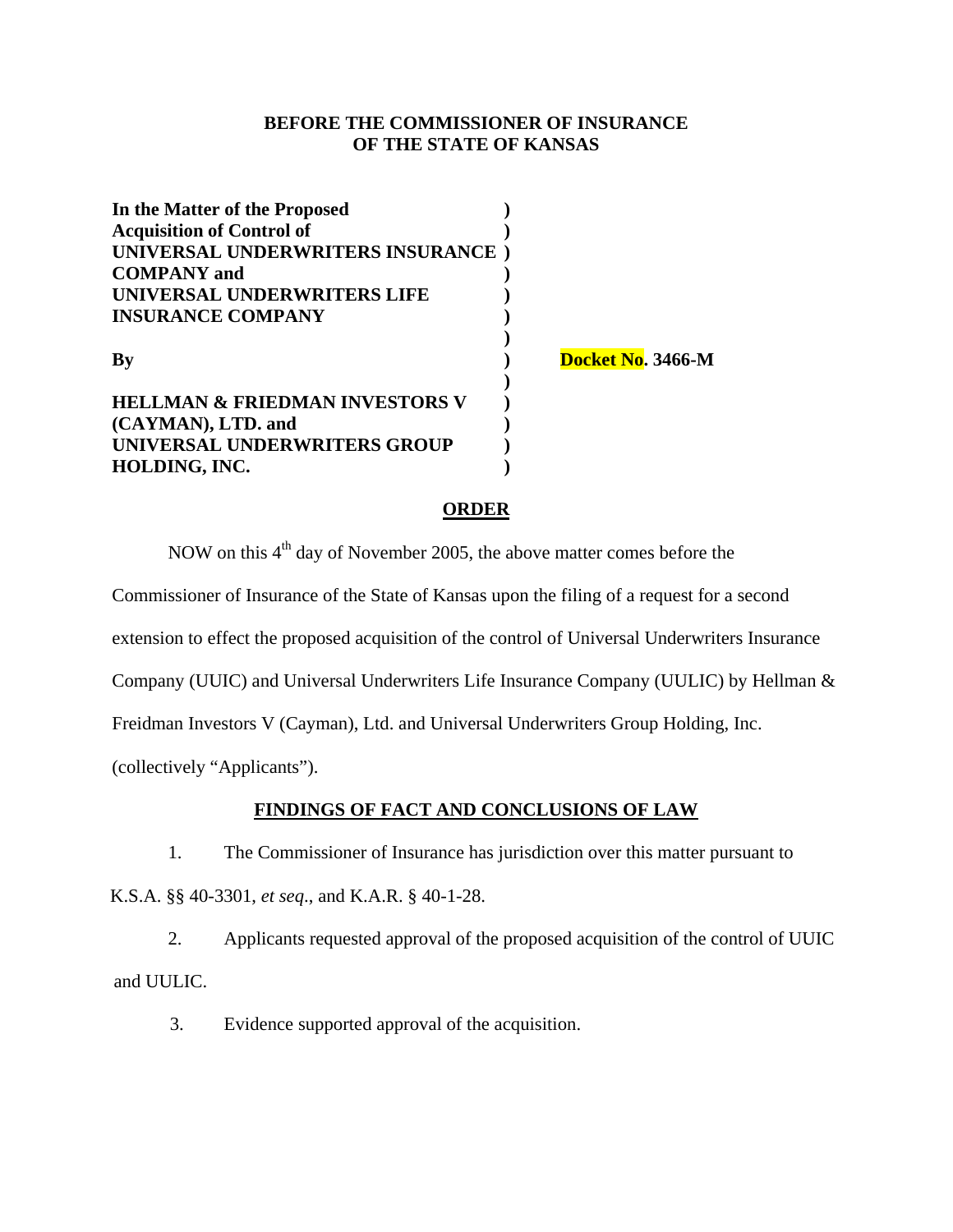4. The Commissioner of Insurance approved the proposed acquisition, pursuant to K.S.A. § 40-3304, provided the acquisition was effected within sixty (60) days of the date of the order.

5. The Commissioner signed the order approving the acquisition on June 3, 2005.

6. On August 2nd, 2005, Applicants requested an extension of time to effect the proposed acquisition, to November 4, 2005, because all of the pre-closing requirements have not yet been completed.

7. On August 9, 2005, the Commissioner granted Applicants' request for an extension, provided the acquisition was effected by or before November 4, 2005.

8. On October 31, 2005 Applicants requested a second extension of time to effect the proposed acquisition, to January 13, 2006, in order to address various rating issues identified by KID during a December 2005 market conduct exam.

**IT IS THEREFORE ORDERED BY THE COMMISSIONER OF INSURANCE THAT:** 

1. A second extension is hereby granted to Applicants to effect the acquisition of UUIC and UULIC, provided the acquisition is effected by no later than January 13, 2006.

2. The Commissioner of Insurance retains jurisdiction over this matter to issue any and all further Orders deemed appropriate or to take such further action as necessary to dispose of this matter.

#### **Notice of Rights**

Hellman & Freidman Investors V (Cayman), Ltd. and Universal Underwriters Group Holding, Inc. have the right to administrative review in accordance with the provisions set forth in the Administrative Procedure Act, K.S.A. § 77-501, *et seq*.. If the companies wish to appeal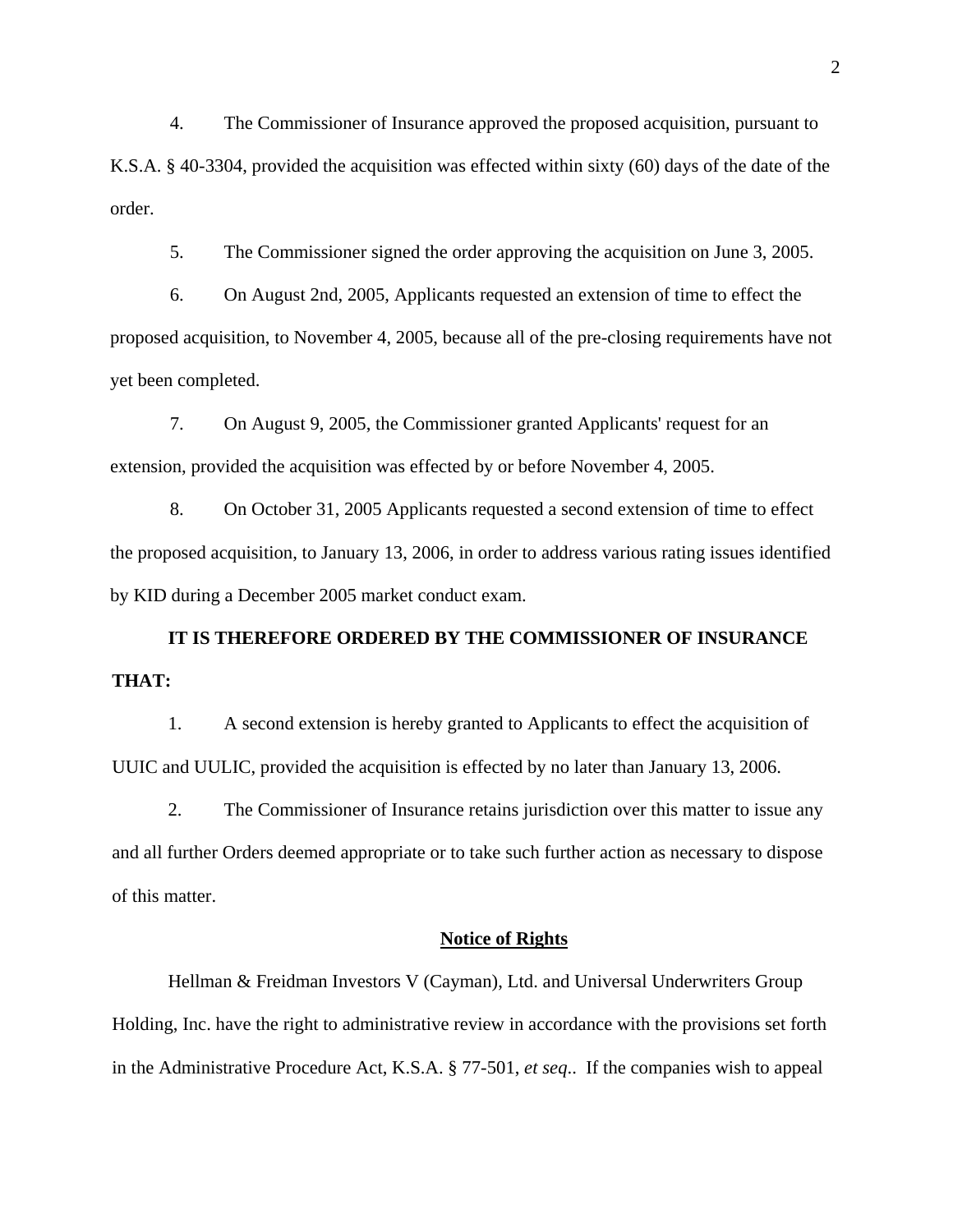this decision, they must file a petition for administrative review within fifteen (15) days. Any

written petition for administrative review shall be served upon:

 John W. Campbell, General Counsel Kansas Insurance Department 420 SW 9<sup>th</sup> Street Topeka, Kansas 66612-1678.

## **IT IS SO ORDERED THIS 4th DAY OF NOVEMBER 2005 IN THE CITY OF**

# **TOPEKA, COUNTY OF SHAWNEE, STATE OF KANSAS.**



 $\angle$ s/ Sandy Praeger $\angle$ Sandy Praeger Commissioner of Insurance

BY:

 $\angle$ s/ John W. Campbell $\angle$ John W. Campbell General Counsel